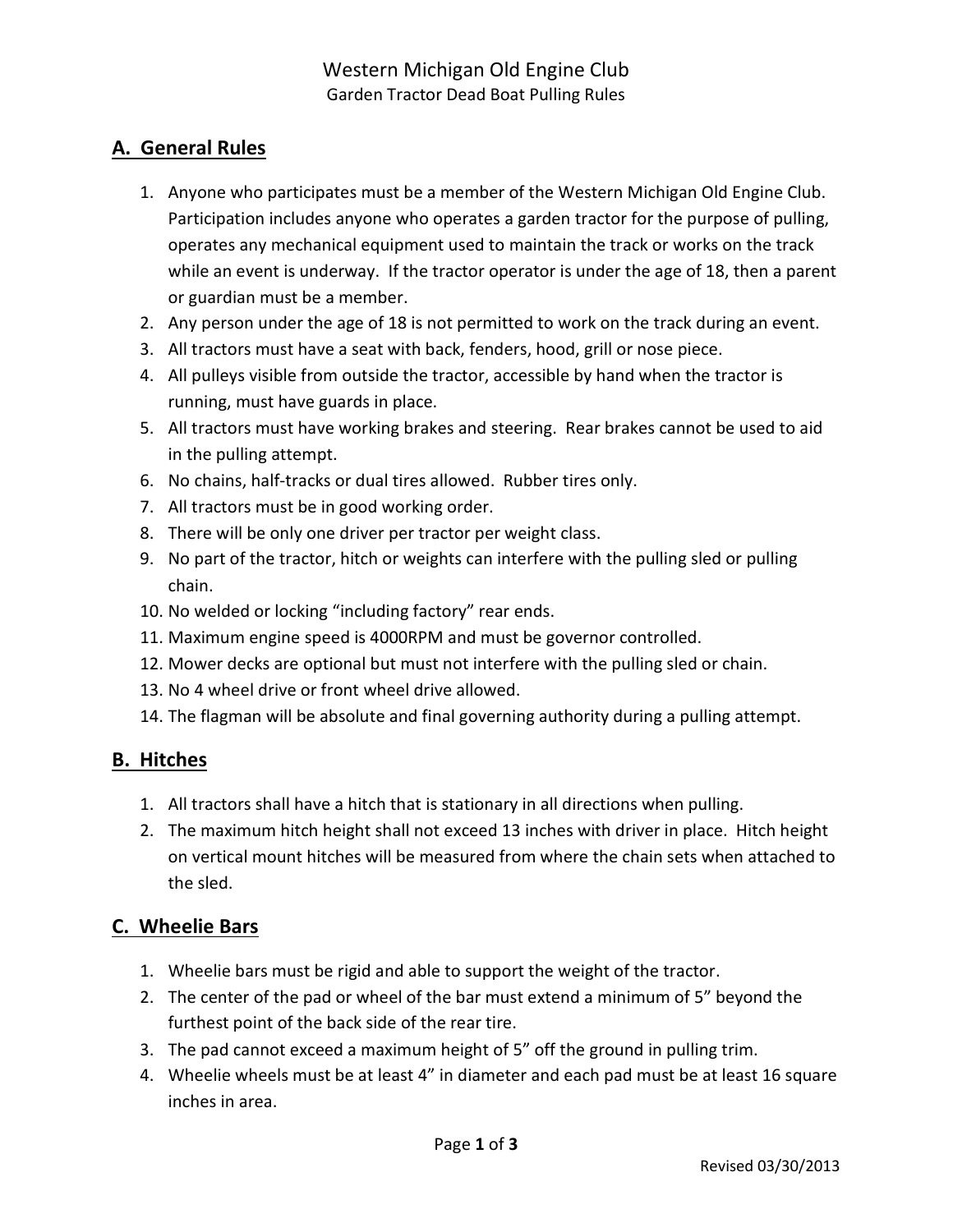# D. Weights

- 1. Weights must be securely attached to the tractor. Any object falling from the tractor during a pulling attempt, while tractor is attached to sled, will result in disqualification of that attempt.
- 2. Rear weights cannot exceed 36" rearward from the center of the rear axle.
- 3. Front weights cannot exceed 96" forward from the center of the rear axle.
- 4. Pulling weight is that of the tractor, weights, and driver combined.
- 5. Multiple wheel weight bars extending from wheels; without weights in place must be removed. Single center bars, removal not necessary.

# E. Stock Class Rules

- 1. Factory stock, commercially available garden tractor, with cast block engine in one or two cylinder configuration.
- 2. Engine must be mounted in the original stock location.
- 3. No engine modifications other than exhaust system allowed.
	- a. All exhaust for new tractors will be required to exit the tractor vertically with a minimum 12" pipe height except for tractors with factory exhaust.
	- b. Tractors with horizontal pipes that pulled in the 2010 season will be grandfathered in until they break or are replaced by the original owner.
	- c. Grandfathered tractors sold to new owners will be required to have vertical exhaust.
- 4. Maximum rear tire size allowed is 23x10.50x12. Maximum wheel width is 10" bead to bead. Cut tires are allowed but all tires must retain factory size identification.
- 5. Wheel base must remain unaltered. Sheet metal must retain stock appearance. Does not apply to paint.
- 6. Pump gasoline only or diesel fuel if appropriate. No octane booster allowed.
- 7. Engine replacement may not exceed 2 H.P. over stock for the tractor.
- 8. All tractors will need to be teched at the beginning of the season. Tech will include tire size, wheel width, hitch height, exhaust, RPM and safety. New tractors being pulled for the first time will need to be teched before they can pull. Winning tractors will be teched for weight and hitch height before the next weight class starts. Persons teching tractors need to initial the check in form.

## F. Event Procedures

1. The event will consist of 7 stock classes. Stock classes will pull 550#, 650#, 750#, 850#, 950#, 1050# and 1150#.